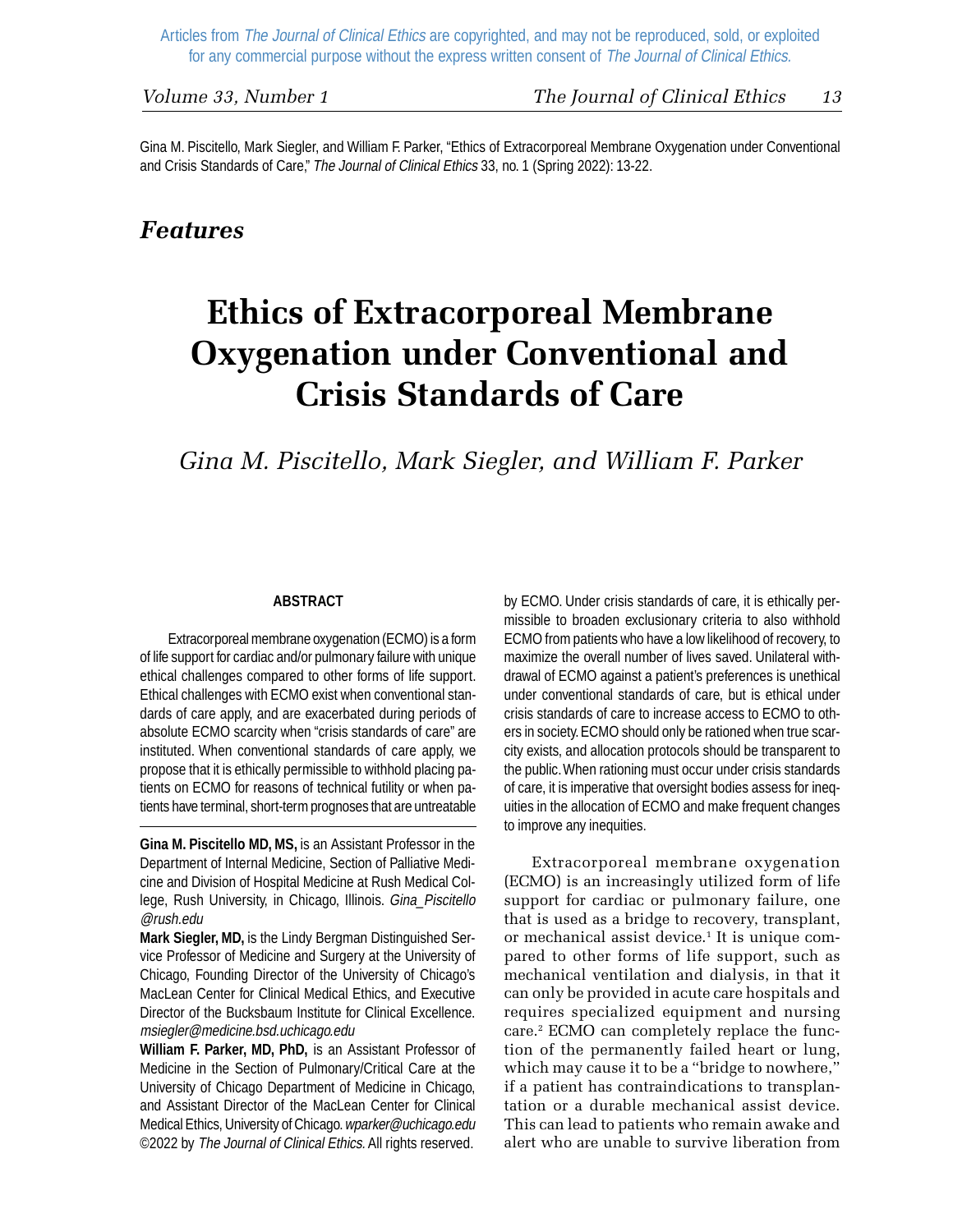*14 The Journal of Clinical Ethics Spring 2022*

ECMO, contributing to long hospital admissions and high costs.<sup>3</sup>

Even when ECMO circuits are not scarce, under conventional standards of care, significant ethical challenges exist. Examples include the use of exclusionary criteria to withhold a patient's candidacy for ECMO based upon clinicians' value judgments of the patient's quality of life, and unilateral withdrawal of ECMO, against a patient's preference, for a patient who remains on ECMO for long periods without hope for recovery. During the COVID-19 pandemic, surges in hospitalizations caused regions and health systems to institute "crisis standards of care."4 Much debate and focus have been placed on allocation schemes related to the scarcity of mechanical ventilation, which, in most circumstances in the United States, were not needed.5 It was ECMO and not mechanical ventilation, however, that became absolutely scarce, and it has been triaged throughout the U.S. during the COVID-19 pandemic. This scarcity was exacerbated by the lack of a unified system to allocate ECMO among hospitals in the U.S.<sup>6</sup> The need to triage ECMO added ethical challenges on top of the normal challenges with ECMO under conventional standards of care, which are exacerbated by clinical uncertainty regarding patients' prognoses.7 The reported cases of triage of ECMO employed a first-come, first-served protocol, a system that ignores other relevant ethical principles and is inherently susceptible to manipulation by well-connected or well-resourced patients.<sup>8</sup>

This article evaluates fundamental ethical issues with ECMO in non-scarce settings and analyzes how these issues become more complicated when ECMO becomes truly scarce. After completing this foundational analysis, we use the insights gained to develop a coherent and equitable ECMO allocation framework to be used under crisis standards of care.

#### **ETHICAL CONCERNS WITH ECMO UNDER CONVENTIONAL STANDARDS OF CARE**

#### **Limitations on Candidacy for ECMO**

ECMO clinicians place limits on candidacy for ECMO when conventional standards of care apply. These limits are often operationalized by withholding ECMO from patients who meet categorical exclusionary criteria. Currently there is significant risk for inequity in the allocation of ECMO with the use of categorical exclusionary criteria such as age and medical comorbidities, as these exclusionary criteria are not uniform across hospitals and departments in the  $U.S.^9$ 

There are four main categories that may be used to limit candidacy for ECMO under conventional standards of care: (1) technical futility; (2) a terminal, short-term prognosis that is untreatable by ECMO; (3) a low probability of a successful bridge to recovery or transplantation; and (4) quality-of-life judgments. The first category, technical futility, places limits on ECMO candidacy when an adequate level of cardiopulmonary support cannot be provided with ECMO, such as in patients with uncontrolled bleeding. The second category, a terminal, shortterm prognosis that is untreatable by ECMO, is present when adequate cardiopulmonary support can be provided, but another fatal diagnosis makes short-term survival impossible (for example, placement on ECMO for acute respiratory distress syndrome when a patient has concomitant acute liver failure or intracranial catastrophe) or when ECMO has no proven benefit (for example, refractory vasodilatory septic shock). The third category, a low probability of successful bridge to recovery or transplantation, occurs when the ECMO clinician or patient finds that the burden of a bridge to recovery by ECMO outweighs the potential benefits to the patient (for example, a patient with advanced age and multiple comorbidities who is not a transplant candidate is unlikely to survive, and may experience significant suffering on ECMO without an equal benefit as perceived by the patient). The final category of exclusionary criteria for ECMO is judgments regarding a low quality of life for a patient, when the treatment team makes a value judgment about the patient's comorbid conditions. For example, the Extracorporeal Life Support Organization (ELSO) lists as relative contraindications to ECMO "conditions incompatible with normal life if the patient recovers" and "preexisting conditions which affect the quality of life (central nervous system status, end-stage malignancy, risk of systemic bleeding with anticoagulation)" (see table 1).<sup>10</sup>

While the limitations on candidacy for ECMO that are based on technical futility and on a terminal, short-term prognosis that is untreatable by ECMO are less controversial, withholding ECMO based on a low probability of a successful bridge to recovery and transplant or based on quality-of-life criteria must be scru-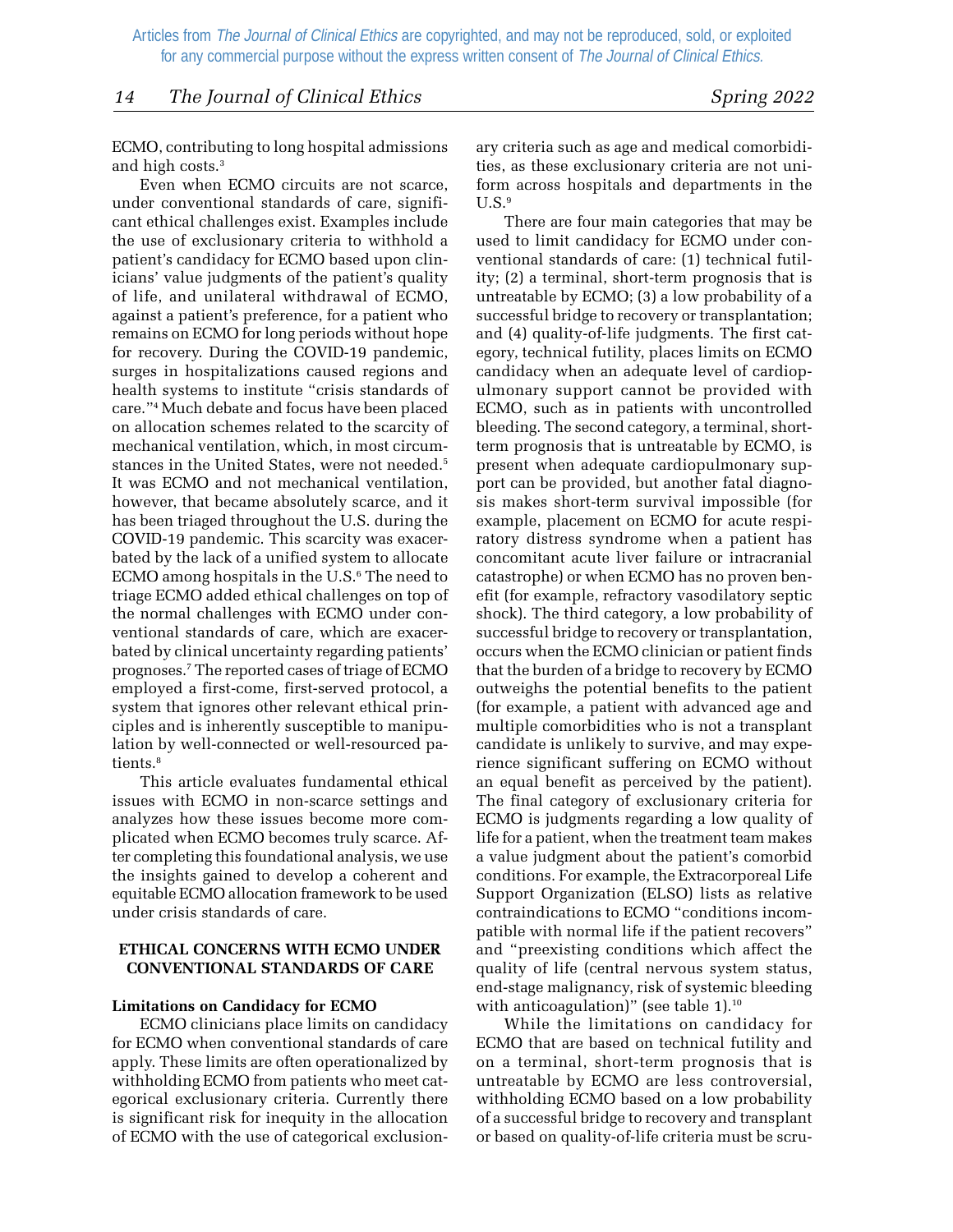#### *Volume 33, Number 1 The Journal of Clinical Ethics 15*

tinized, as they require value judgments by clinicians. Categorical exclusionary criteria that are based on these types of categories may deprioritize members of certain groups, such as elders and racial minorities, without allowing holistic evaluation of each patient's current medical status and history, which may lead to the discovery of additional factors that would influence the likelihood of a patient's surviving ECMO (see table  $1$ ).<sup>11</sup>

ECMO centers, which can be motivated by factors outside direct patient care, may also seek to exclude patients, even when ECMO circuits are plentiful. Contextual features, such as the high cost to the hospital and the patient's ability to pay, may covertly influence decisions regarding candidacy for ECMO. Access to ECMO is often limited to tertiary or quaternary care centers and is associated with high healthcare costs. A disorganized U.S. health system has prevented patients who meet inclusion criteria for ECMO, but who are located in hospitals without ECMO, from transferring to locations that offer ECMO. ECMO cases with a low probability of success (but that are not strictly futile) may be turned down by hospitals, not for a valid, ethical reason, but instead due to concerns about financial margins; hospitals may prefer instead to maximize profits by focusing on procedures that will be more lucrative.

Another ethical concern is that the criteria used to exclude patients' access to ECMO may be overly broad. Broad exclusionary criteria may incentivize the over treatment of patients who could survive without ECMO, as centers seek higher volumes of ECMO use and enjoy artificially inflated data on rates of survival. Incentives to inflate survival data may be minimal, however, as survival statistics are not required for applications to become an ELSO Center for Excellence.<sup>12</sup>

When ECMO circuits are not regionally scarce and standards of conventional care are in place, rationing ECMO is unethical. We support a centralized oversight system that allocates ECMO to patients who qualify by multidisciplinary evaluation, so that the rationing of ECMO does not occur when ECMO circuits are available elsewhere. When conventional standards of care are in place, we agree with the use of exclusionary criteria for technical futility when considering candidates for ECMO, which can help guide candidacy for ECMO with the intent of saving lives and minimizing harm to patients. We acknowledge that terminal, short-term prognoses can ethically be considered by clinicians to exclude a patient from candidacy for ECMO if, for example, it is determined that the burdens of ECMO outweigh the potential benefits for the patient. Under conventional standards of care, we disagree with the use of categorical exclusionary criteria for patients who have a low probability of survival with ECMO. Probability of survival must be generated from multiple vari-

| Exclusion category |                                                                                        | Example                                                                                                                                                                                                                                                                             |  |
|--------------------|----------------------------------------------------------------------------------------|-------------------------------------------------------------------------------------------------------------------------------------------------------------------------------------------------------------------------------------------------------------------------------------|--|
|                    | 1. Technical futility <sup>1</sup>                                                     | Patients with abdominal aortic rupture that cannot be repaired.                                                                                                                                                                                                                     |  |
|                    | 2. Terminal, short-term prognosis<br>untreatable by ECMO <sup>2</sup>                  | Patients considered for ECMO with acute respiratory distress syndrome<br>who have concomitant end-stage liver disease with no further<br>treatment options, who are not candidates for a liver transplant, and<br>for whom the harms of ECMO would outweigh the potential benefits. |  |
|                    | 3. Low probability of successful bridge to recovery<br>or transplantation <sup>3</sup> | Patients of advanced age with multiple comorbidities, who are ineligible<br>for transplantation, who have a low probability of surviving a prolonged<br>bridge to recovery on ECMO.                                                                                                 |  |
|                    | 4. Quality-of-life judgments <sup>4</sup>                                              | Patients with dementia, clinician-determined poor quality of life, or<br>categorical age exclusions.                                                                                                                                                                                |  |

#### **TABLE 1.** Limitations to candidacy for ECMO

#### **NOTES**

1. A strong ethical foundation to consider as exclusionary criteria under conventional standards of care and crisis standards of care. 2. Ibid.

3. Can be considered as exclusionary criteria during periods of absolute scarcity of ECMO to maximize the number of lives saved.

4. Should not be used as categorical exclusionary criteria under conventional standards of care or crisis standards of care.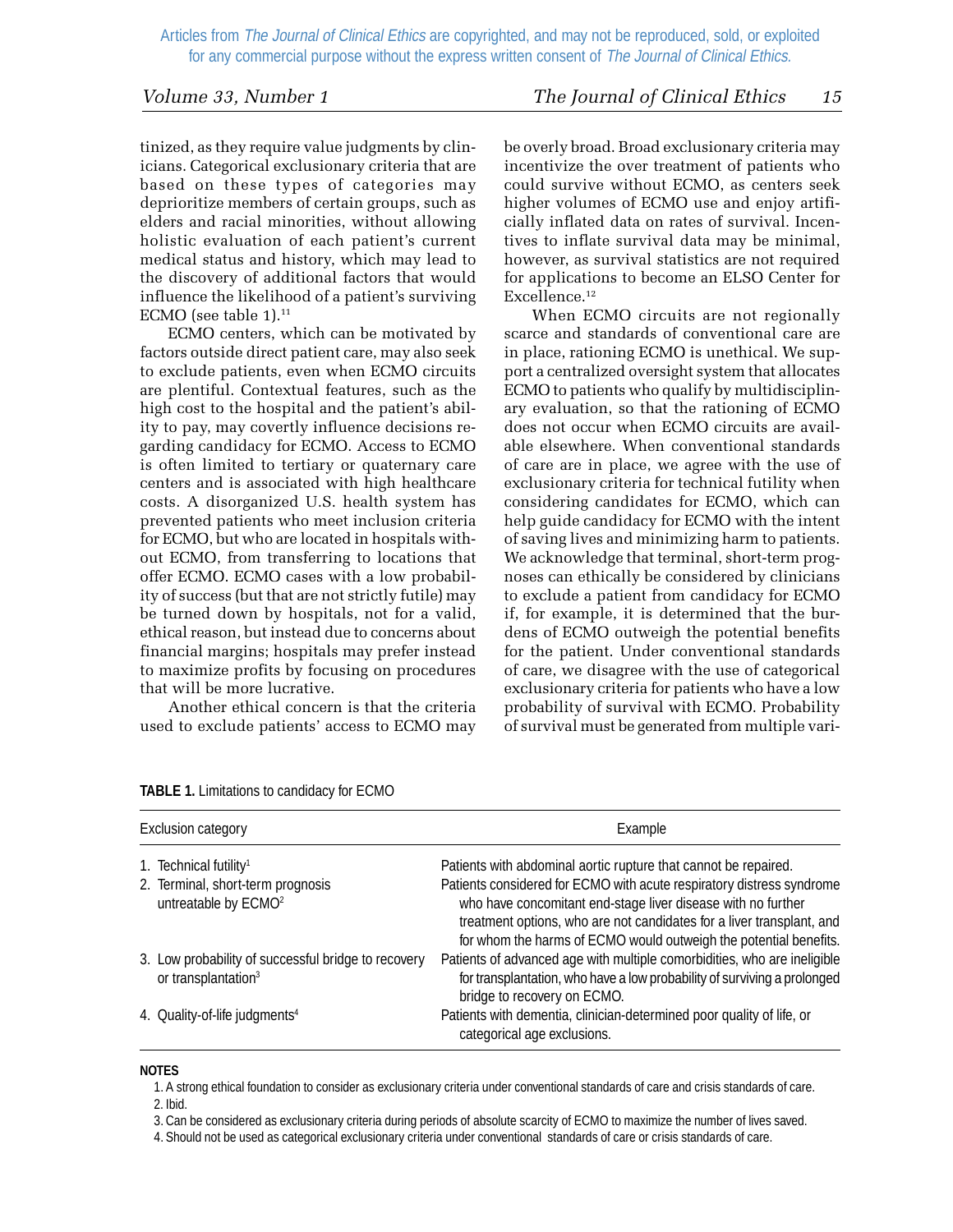#### *16 The Journal of Clinical Ethics Spring 2022*

ables rather than the use of categorical clinical cutoffs (for example, body mass index >40). Patients' preferences regarding the potential benefits and burdens of ECMO should be incorporated into decision making. Strict quality-of-life exclusions for illnesses such as dementia, which may be subjectively and broadly defined, and that lack uniform criteria regarding disease progression and patients' outcomes, are ethically problematic, as they do not allow multidisciplinary evaluation of each patient. Evaluation for ECMO must be holistic and include patients' likelihood of survival, patients' and clinicians' perceptions of possible benefit from ECMO, and patients' preferences regarding a trial of ECMO.

#### **Unilateral Withdrawal of ECMO for Patients Who Are on a "Bridge to Nowhere"**

Ethical, legal, and clinician practice encourage withdrawal of life support when a patient does not want it, including ECMO. There is less support for unilateral withdrawal of ECMO under conventional standards of care, when ECMO is not scarce.<sup>13</sup> Unilateral withdrawal of ECMO against the wishes of a patient or surrogate is controversial, especially for patients who are on a "bridge to nowhere" (that is, for whom recovery, transplant, or transition to another form of mechanical life support are not available), who remain awake and alert on ECMO, request to remain on ECMO support, and are unable to survive liberation from it.<sup>14</sup> ECMO that constitutes a "bridge to nowhere" for these patients can be harmful, as it prolongs their suffering and increases the risk of complications from ECMO, including neurologic catastrophe or exsanguination, which can be traumatic for patients, families, and medical staff. Sustained ECMO in these situations is also not desirable from the perspective of a benevolent social planner, as "bridge to nowhere" ECMO is orders of magnitude less cost effective than expanding society's access to health insurance and medications.15

Although discussion of a time-limited trial during the informed consent process may be one way to plan for withdrawal of ECMO in the future if a patient cannot be liberated from it, this is a challenge to pursue, as informed consent discussions for ECMO are often brief and, even when patients have previously consented to a time-limited trial, they may change their mind at any time while on ECMO.16 If this occurs, their preferences should be honored by clinicians to the best of their ability. In addition, there is concern that patients may feel implicitly or explicitly coerced into accepting a clinician-recommended time-limited trial, as they may view agreement with these recommendations to be necessary to receive potentially life-prolonging care with ECMO.

On the other hand, there are often many ethical reasons to support maintaining patients on ECMO who are not able to survive liberation from it. Clinicians have an obligation to provide care to patients that is available, is medically beneficial to them based upon the clinician's and patients' preferences for care, and is consistent with other life support measures such as mechanical ventilation and dialysis, which are routinely provided to patients in the U.S.

Under conventional standards of care, we recommend that patients who request continued ECMO support be allowed to remain on it, even if significant costs arise. We disagree with the consideration of unilateral withdrawal of ECMO, under conventional standards of care, due to cost concerns. Rather than reallocate care from patients on ECMO for extended periods to others in society who have medical needs which is unlikely to happen in our current medical system due to political barriers—we recommend that efforts be focused on expanding access to medical care, including medical insurance and affordable medication coverage, to those in society who do not have them, to improve health equity across society.

#### **ETHICAL CONCERNS WITH ECMO UNDER CRISIS STANDARDS OF CARE**

Ethical values that can guide the allocation of scarce healthcare resources include saving the greatest number of lives overall, saving the greatest number life-years by prioritizing younger patients, random allocation, and giving priority to those who can benefit others during a pandemic such as healthcare workers.<sup>17</sup> Variation in use of these allocation principles will contribute to differences in the allocation of ECMO in practice. Studies that have assessed current policies in the U.S. regarding the allocation of scarce resources report that there is significant variability in allocation guidelines for ECMO and mechanical ventilation across individual hospitals and states.<sup>18</sup> Even if these differences in allocation guidelines across hospitals could be controlled, variability in allocation within hospitals will likely exist. There is evidence that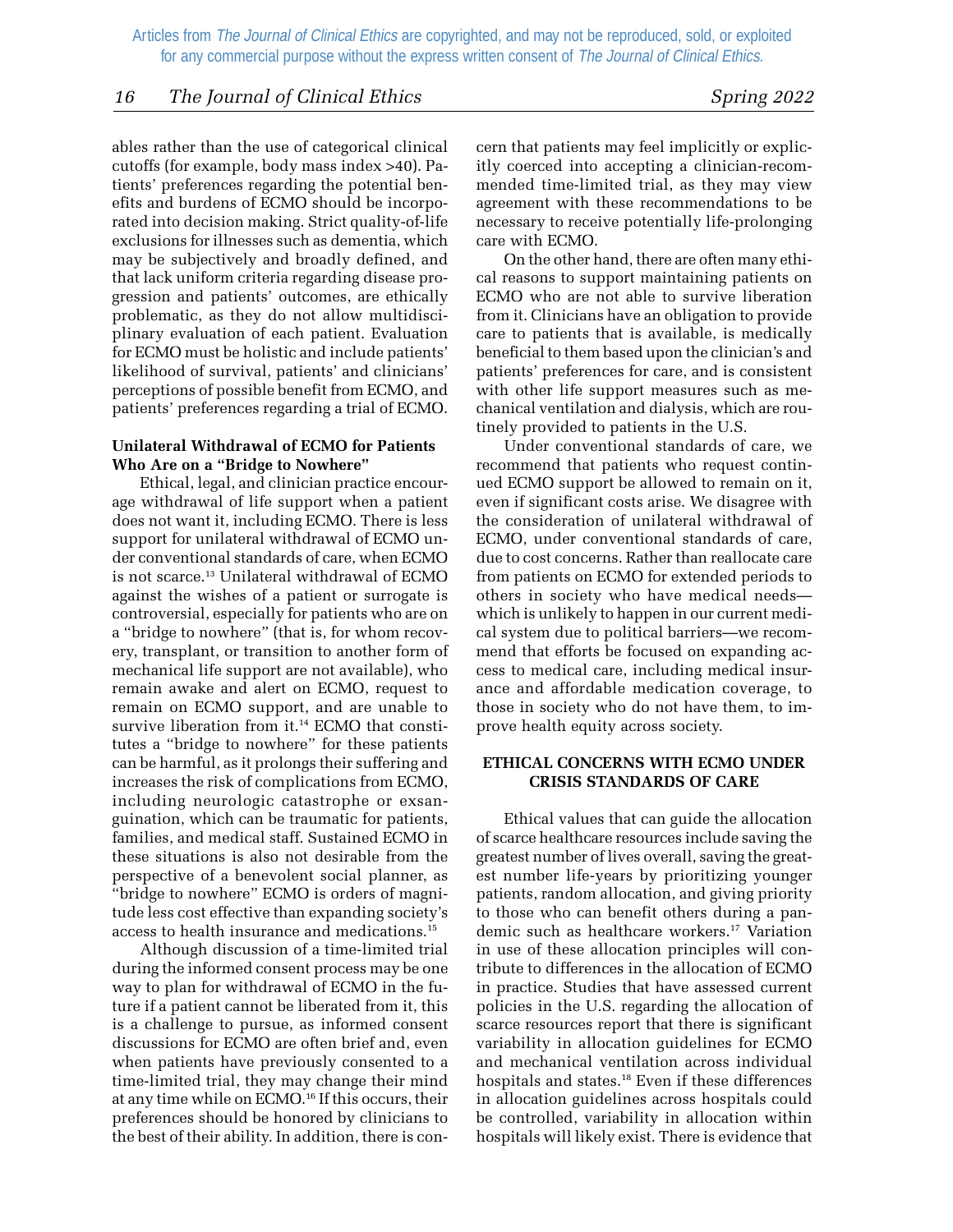triage officers who use a single ventilator allocation protocol have different outcomes when they rank the same patients for allocation. This is likely related to the high rate of "tie breakers" to determine allocation in these protocols.19 For example, when 49 triage officers in Chicago-area hospitals were asked to rank hypothetical patients in need of mechanical ventilation using their hospital's ventilator allocation protocol, 47 percent reported the use of at least one tie breaker to rank patients, as clinical indicators alone were not enough to distinguish one patient from another.

#### **Protocols for the Allocation of Scarce Resources in Practice—Lessons Learned from Protocols for Mechanical Ventilation**

The use of allocation methods for ECMO to prioritize saving the most lives or the most lifeyears may be too complex to be used in practice, as seen with the allocation of mechanical ventilation, and may contribute to inequity in allocation by race/ethnicity and age, as outlined below.20 One multicenter retrospective simulation study that assessed allocation policies that had been designed to save the most overall lives using both short-term prognosis (for example, Sequential Organ Failure Assessment—SOFA) and long-term prognosis (for example, medical comorbidities) found that racial inequity would occur in the allocation of ventilators.<sup>21</sup> Importantly, another retrospective cohort study that also used short- and long-term prognosis for the allocation of scarce resources did not find racial inequities in allocation.<sup>22</sup> Allocation protocols that use SOFA as a short-term prognosis factor increase the risk for racial inequity in allocation, as the same SOFA score has been found to be associated with an overestimated mortality risk for Black patients when compared to White patients.<sup>23</sup> This may be related to differences in kidney and hematologic SOFA scores among races, as the range of lab values chosen to meet each score may give higher scores to Black patients that are not clinically associated with higher overall mortality. Allocating scarce resources to save the most life-years by prioritizing the youngest to receive allocation first may lead to overall better survival for all patients. However, this approach likely will also contribute to age inequity in allocation and risk for racial/ethnic inequity.<sup>24</sup> A random lottery may likely have the lowest risk of racial/ethnic and age inequity in allocation and be the least timeintensive allocation method to pursue. The random lottery method could, however, lead to lower overall rates of survival.<sup>25</sup>

Simulation of ECMO allocation protocols using patients' data has not yet been done. It is possible that outcomes for ECMO allocation protocols may be similar to that of outcomes for ventilator allocation protocols, which were described above. For these reasons, the use of a random lottery to allocate ECMO for all patients who meet candidacy criteria for ECMO may be the best choice to pursue currently. The use of a random lottery is quick to implement and may have the lowest risks of inequity in allocation and of bias from numerical scoring scales. Once empirical scales are created that can accurately reflect patients' severity of illness and likelihood of survival and equitably allocate ECMO, we recommend that the random allocation of ECMO be replaced for patients who meet the criteria for ECMO based on these new empirical scales.

#### **Limitations on Candidacy for Access to ECMO under Crisis Standards of Care**

 Limitations on candidacy for ECMO by the use of exclusionary criteria have the potential to maximize the number of lives saved by allocating ECMO circuits to patients who have the highest likelihood of future improvement and liberation from ECMO.26 If these exclusionary criteria are uniform across hospitals and departments, they have the potential to increase the equitable allocation of ECMO independent of a patient's geographic location. However, exclusionary criteria for ECMO during the COVID-19 pandemic became more strict and more likely to lead to inequities in the allocation of ECMO. During the COVID-19 pandemic, ELSO recommended the following absolute contraindications for placing patients on ECMO with cardiopulmonary failure from COVID-19: advanced age, chronic kidney disease stage three or greater, dementia, and an inability to accept blood products.27 These absolute exclusionary criteria contributed to inequity in allocation that deprioritized elders; groups with higher rates of kidney disease, including Black and Hispanic patients; and Jehovah's Witnesses patients, who cannot receive blood products.28 Relative contraindications for ECMO by ELSO's guidelines also included situations when no legal medical decision makers were available. This increased the risk that patients without family support would have less access to ECMO.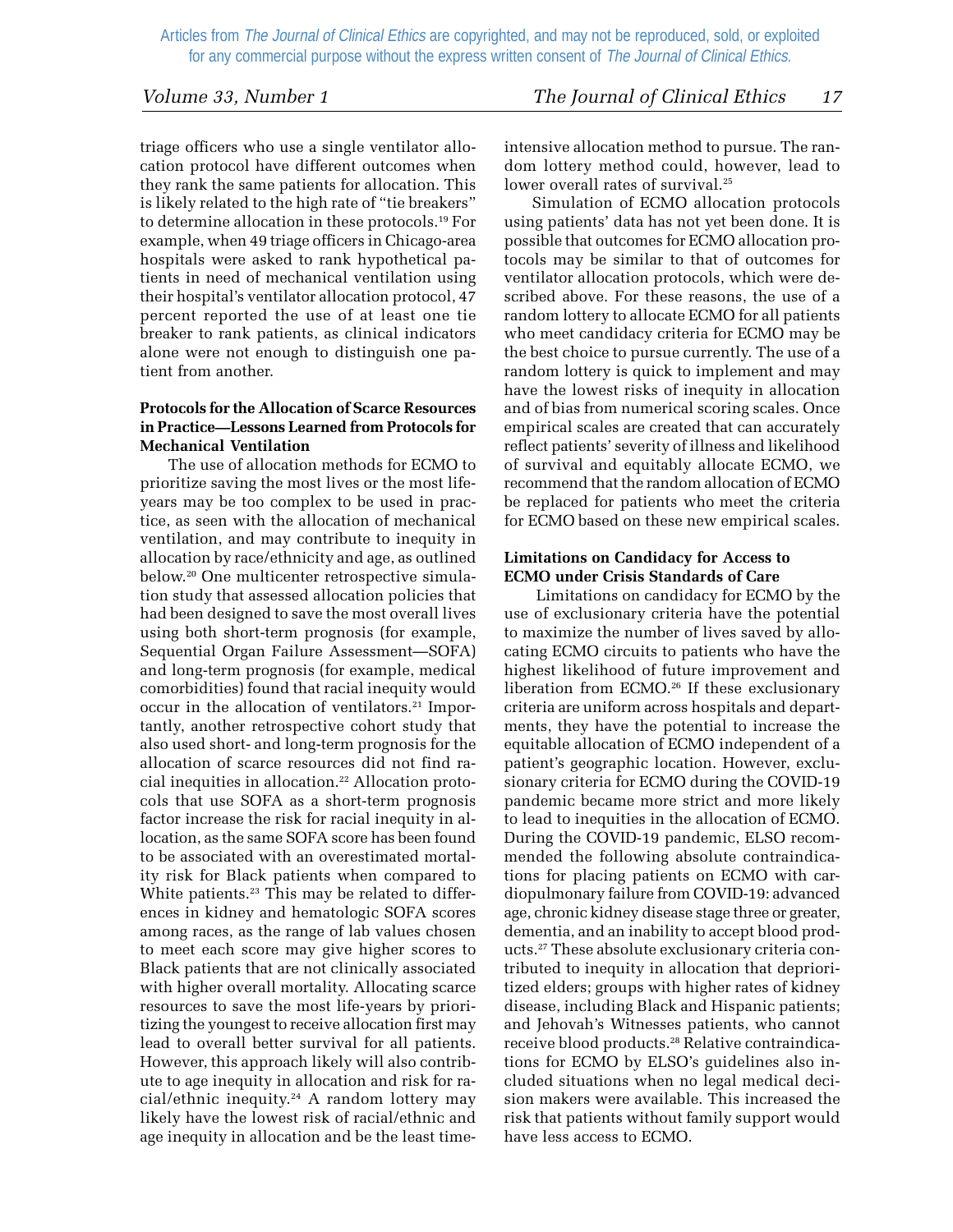#### *18 The Journal of Clinical Ethics Spring 2022*

Currently existing criteria for ECMO under crisis standards of care are inequitable and categorically exclude members of vulnerable groups without holistic evaluation. We disagree with the use of categorical exclusionary criteria for this reason, except in cases of true physiologic futility and terminal, short-term prognosis untreatable by ECMO, consistent with our recommendation for the criteria to be used under conventional standards of care. We believe it is ethical to also consider the exclusion of patients who have a low probability of a successful bridge to recovery or transplantation, to maximize the number of lives saved under crisis standards of care. We disagree with use of categorical exclusionary criteria that are related to quality-of-life judgments, even under crisis standards of care, and instead recommend holistic, multidisciplinary evaluation of each candidate who is considered for access to ECMO.

#### **Unilateral Withdrawal of ECMO under Crisis Standards of Care**

Ethical and legal support exist for withdrawing life support during periods of true scarcity, in order to provide care for other patients with medical indications for that resource who are more likely to survive.<sup>29</sup> It would be difficult for

clinicians, patients, and families to undergo unilateral withdrawal of ECMO support in these settings. The alternative—to allow patients who are not recovering to remain on ECMO for significant time periods<sup>30</sup>—could result in prioritizing patients who arrive first to the hospital and inequitably deprioritizing patients who arrive later.

Under crisis standards of care, we agree it is ethical for clinicians to unilaterally withdraw ECMO from one patient who is not recovering and provide ECMO to another patient who has a better chance of recovery. When crisis standards of care are enacted, we believe that all patients admitted to the hospital should be informed that unilateral withdrawal of life support may occur, with the intent to most equitably allocate life support among all patients who meet medical indications for this support. We also recommend that special training and support be provided to medical teams to aid in their communication with patients and families about potential, unilateral withdrawal of life support in a transparent and empathetic manner. This recommendation is different from our recommendations regarding withdrawal of ECMO under conventional standards of care, when we do not believe that unilateral withdrawal of ECMO

| Conventional standards of care                                                                                                                     | Crisis standards of care                                                                                                                                                                                               |
|----------------------------------------------------------------------------------------------------------------------------------------------------|------------------------------------------------------------------------------------------------------------------------------------------------------------------------------------------------------------------------|
|                                                                                                                                                    | Ethically acceptable to withhold ECMO                                                                                                                                                                                  |
| <b>Technical futility</b><br>Terminal, short-term prognosis is untreatable by ECMO                                                                 | <b>Technical futility</b><br>$\bullet$<br>Terminal, short-term prognosis is untreatable by ECMO<br>٠<br>Consider excluding patients with low probability of a<br>٠<br>successful bridge to recovery or transplantation |
|                                                                                                                                                    | Not ethically acceptable to withhold ECMO                                                                                                                                                                              |
| Patients with low probability of a successful bridge to<br>recovery or transplantation<br>Categorical, clinician-defined quality-of-life judgments | Categorical, clinician-defined quality-of-life judgments                                                                                                                                                               |
|                                                                                                                                                    | Withdrawing ECMO                                                                                                                                                                                                       |
| Unethical to unilaterally withdraw ECMO against<br>patient's preferences                                                                           | Ethical to consider unilateral withdrawal of ECMO against<br>patient's preferences when ECMO scarcity exists, to<br>allow access to ECMO for other patients who meet<br>medical indications for it                     |

**TABLE 2**. Withholding and withdrawing ECMO under conventional standards of care and crisis standards of care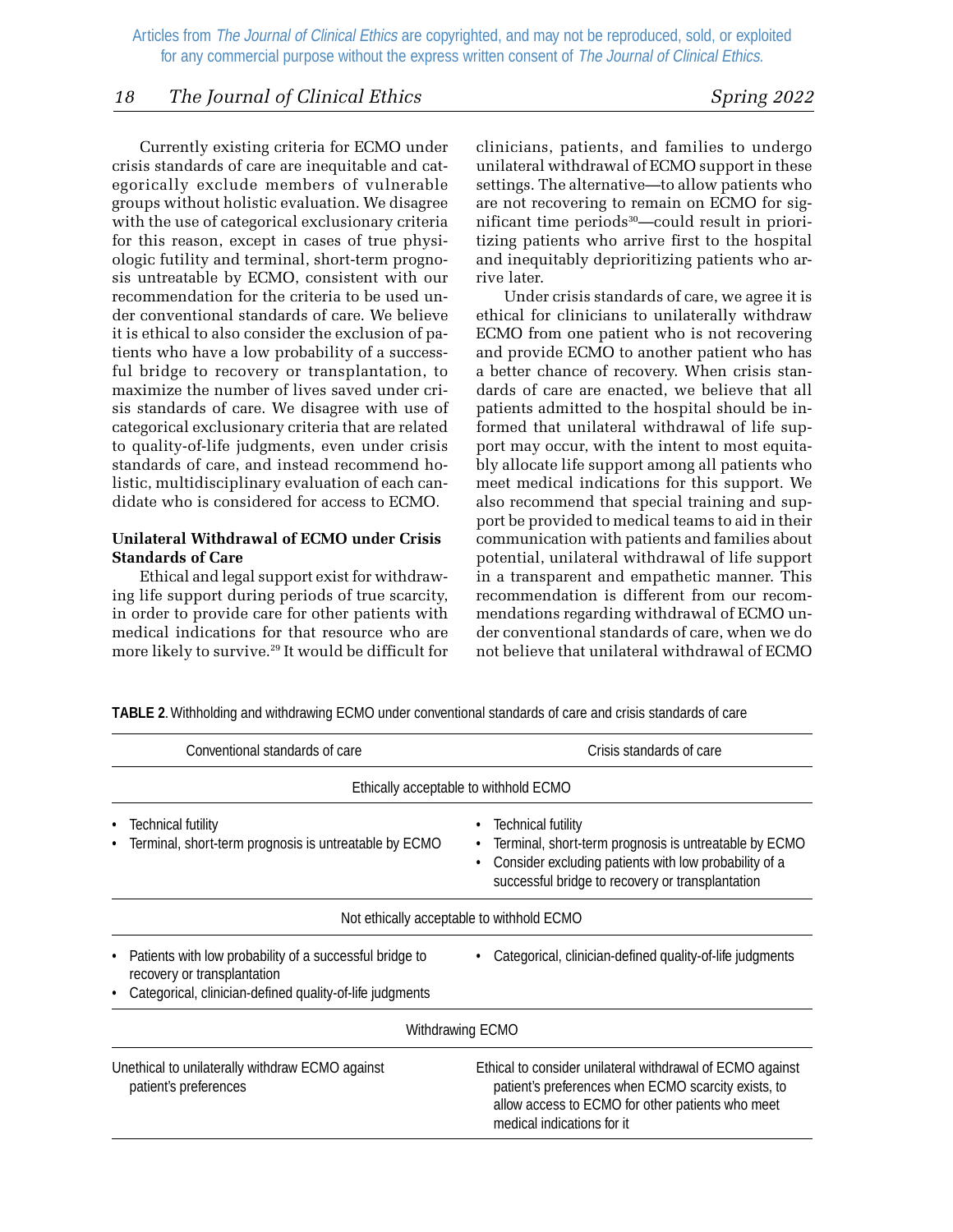is ethically appropriate for patients who request to remain on ECMO (see table 2).

#### **RECOMMENDATIONS FOR THE ALLOCATION OF ECMO UNDER CRISIS STANDARDS OF CARE**

Utilizing the discussion about the ethics of ECMO in practice, we propose a framework for allocation of ECMO during periods of true scarcity that is presented in table 3.

#### **Limitations**

Although inequitable allocation of ECMO may still exist even with our proposed model for allocation under crisis standards of care, we intend to minimize this risk. Instituting the recommendations we make in table 3 will reduce the inequitable allocation of ECMO by providing a centralized source for the allocation ECMO and by only rationing ECMO when true scarcity exists. This centralized oversight will limit the potential for patients who have more resources to have the ability to succeed in receiving ECMO at higher rates than other groups.<sup>31</sup> We do acknowledge that without significant support from individual states and/or the U.S. government to create centralized oversight for the allocation of ECMO, our proposed method to minimize rationing will be difficult to implement in practice. At this time we do not recommend the use of an area deprivation index in our allocation framework, as past data from simulations of ventilator allocation protocols suggest that the random allocation strategy in our model should not contribute to racial inequity.<sup>32</sup> These simulated studies are limited, however, as they evaluated patients who met criteria for mechanical ventilation, which included patients who were medically different than those who meet clinical criteria for ECMO. Thus, the outcomes observed from the ventilator allocation simulations may be different than if an ECMO allocation simulation was performed. We are open to considering the integration of an area deprivation index if socioeconomic allocation disparities are found to exist in practice, once the framework is used.<sup>33</sup>

#### **CONCLUSIONS**

There are unique ethical concerns regarding the care of patients who receive ECMO compared to other forms of life support. These ethical concerns are exacerbated during periods of absolute scarcity such as during the COVID-19 pandemic. We have provided a framework for the allocation of ECMO that we believe will minimize inequities in the allocation of ECMO under crisis standards of care.

#### **NOTES**

1. G. Makdisi and I. Wang, "Extra Corporeal Membrane Oxygenation (ECMO) review of a lifesaving technology," *Journal of Thoracic Disease* 7, no. 7 (22 October 2021): E166-76, *https://www.ncbi.nlm.nih. gov/pmc/articles/PMC4522501/.*

2. G. MacLaren, D. Fisher, and D. Brodie, "Treating the Most Critically Ill Patients With COVID-19: The Evolving Role of Extracorporeal Membrane Oxygenation," *Journal of the American Medical Association* 327, no. 1 (17 December 2021): 31-2, doi:10.1001/ jama.2021.22580.

3. G.J. Peek et al., "Efficacy and economic assessment of conventional ventilatory support versus extracorporeal membrane oxygenation for severe adult respiratory failure (CESAR): A multicentre randomised controlled trial," *Lancet* 374, no. 9698 (17 October 2009): 1351-63, *https://www.thelancet. com/journals/lancet/article/PIIS0140-6736(09)61069- 2/abstract.*

4. A.R. Jonsen, M. Siegler, and W.J. Winslade, "Physicians' Duty during Epidemics," in *Clinical Ethics: A Practical Approach to Ethical Decisions in Clinical Medicine,* 8th ed. (New York, N.Y.: McGraw Hill, 2022), 235-41.

5. G.M. Piscitello et al., "Variation in Ventilator Allocation Guidelines by US State During the Coronavirus Disease 2019 Pandemic: A Systematic Review," *JAMA Network Open* 3, no. 6 (2020): e2012606; A.H.M. Antommaria et al., "Ventilator Triage Policies During the COVID-19 Pandemic at U.S. Hospitals Associated With Members of the Association of Bioethics Program Directors," *Annals of Internal Medicine* 173, no. 3 (31 October 2020):188-94, *https:// www.acpjournals.org/doi/10.7326/M20-1738;* E.J. Emanuel et al., "Fair Allocation of Scarce Medical Resources in the Time of Covid-19," *New England Journal of Medicine* 382, no. 21 (2020): 2049-55; R. Gandhi, G.M. Piscitello, W.F. Parker, and K. Michelson, "Variation in COVID-19 Resource Allocation Protocols and Potential Implementation in the Chicago Metropolitan Area," *AJOB Empirical Bioethics* 12, no. 4 (2021): 266-75.

6. G.M. Piscitello et al., "Clinician Ethical Perspectives on Extracorporeal Membrane Oxygenation in Practice," *American Journal of Hospice and Palliative Care* (20 August 2021): doi: 10.1177/ 10499091211041079; A.R. Jonsen, M. Siegler, and W.J. Winslade, "Triage," in *Clinical Ethics: A Practical Approach to Ethical Decisions in Clinical Medicine,* 8th ed. (New York, N.Y. McGraw Hill, 2022), 202-4.

7. MacLaren, Fisher, and Brodie, "Treating the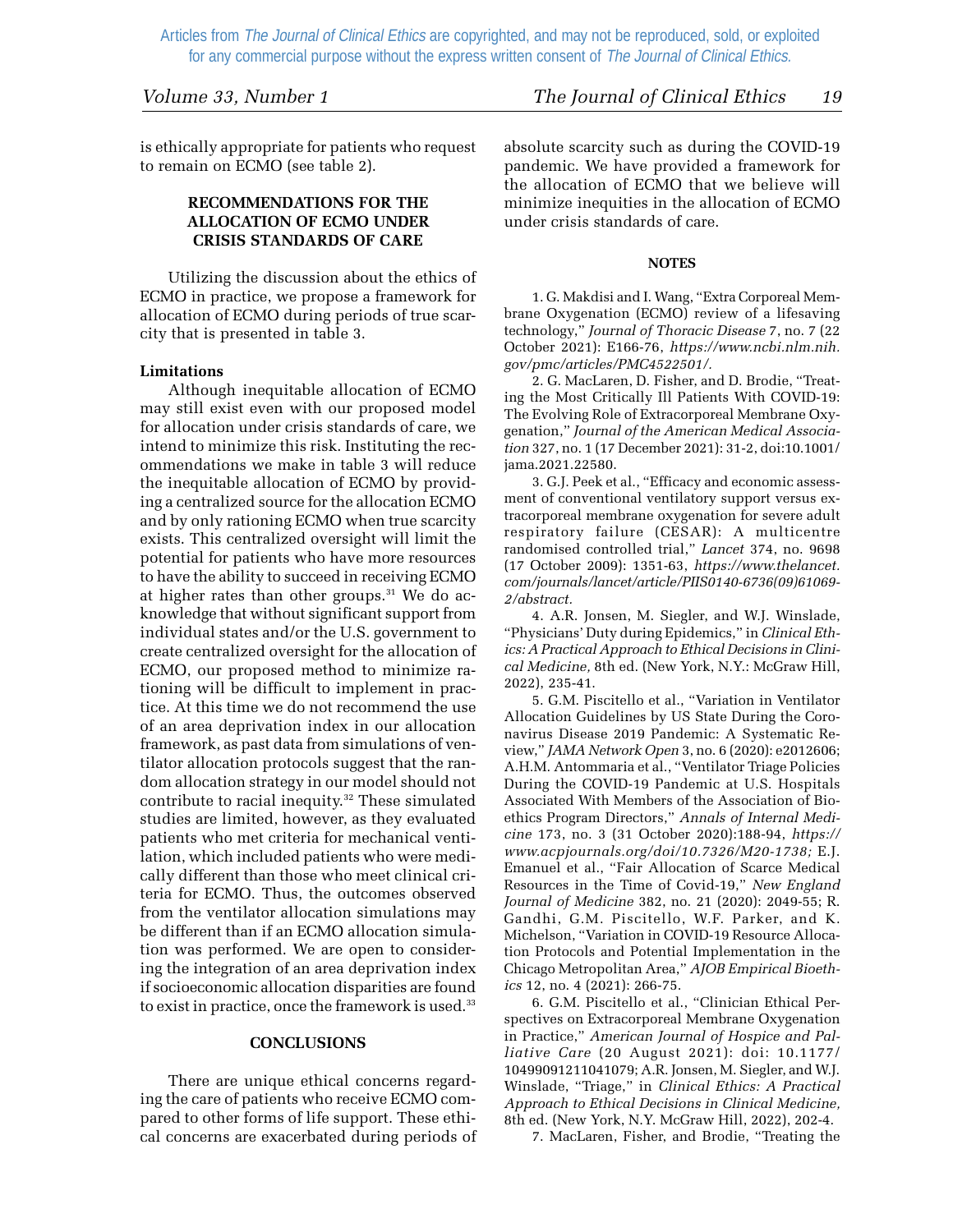### *20 The Journal of Clinical Ethics Spring 2022*

#### **TABLE 3.** Allocation of ECMO under crisis standards of care

#### Minimize triage of access to ECMO

- Create a nationwide ECMO allocation network.
- Create a nationwide database to identify all open ECMO circuits with adequate staffing for use across the U.S.
- Create a centralized process to transfer patients who have medical indications for ECMO to hospitals with availability, if stable, or transfer ECMO circuits and staffing to patients in need. This move should be utilized before considering whether to ration ECMO.
- If a true scarcity of ECMO circuits and/or clinical staffing exist even after the measures above are completed, we propose allocating access to ECMO as outlined below.

#### Allocation protocol if true scarcity of ECMO exists

- 1. Create a triage committee. Create an institutional triage committee to aid in oversight for equitable allocation of ECMO. Triage committee members should not be involved in direct patient care of the patients considered for allocation to reduce bias in allocation. Members of the triage committee may include physicians (cardiothoracic surgeons, intensivists, etc.), nurses, ethicists, and patient representatives/advocates from the community. The triage committee should include at least two members at any one time to increase the ability of the committee to respond to questions and potential appeals about the decisions that have been made.
- 2. Use exclusionary criteria for cases with true physiologic futility and terminal, short-term prognoses that are untreatable by ECMO, with consideration of the exclusion of patients who have a low probability of successful bridge to recovery or transplantation, to maximize lives saved. Avoid the use of categorical exclusionary criteria and priority groups in the allocation of ECMO, which may disproportionately deprioritize groups such as elders and populations who have been disproportionately affected by medical comorbidities.1 Encourage clinicians to holistically assess each patient for medical indications for ECMO and include all patients who meet medical indications for ECMO in the pool for potential allocation. Holistic assessment can include evaluation of current medical conditions, medical comorbidities, patients' preferences to pursue aggressive interventions, etc.
- 3. Utilize a random lottery for allocation. For patients who meet medical indications for ECMO, utilize a random lottery to allocate ECMO circuits when they become available, to reduce inequity in allocation by age and race/ethnicity.
- 4. Create a withdrawal mechanism. Create a unified mechanism to withdraw ECMO support from a patient after a timelimited trial of support (based on the best available data relating to the patient's disease processes, which evolve over time2 ) to equitably provide other patients a chance to benefit from ECMO. One potential example could be to recommend withdrawal of ECMO once ECMO survival rates reach a plateau.<sup>3</sup> Recommend institutional support for patients, families, and staff who care for patients on ECMO when withdrawal is considered. Recommend training for staff who will discuss ECMO withdrawal with patients and families.
- 5. Integrate palliative medicine. Recommend providing assistance by palliative medicine to aid in the management of patients' symptoms and clinical discussions to all patients who receive ECMO, due to the high risk of mortality and potential withdrawal of ECMO support if the patients do not improve.

#### Procedural principles

- 1. Retrospective oversight. Recommend that institutions create a process for retrospective oversight of allocation decisions to assess for disparities in allocation (including race, ethnicity, age, etc.) and take action to reduce them when they occur. If there is concern that socioeconomic inequities are occurring, consider the use of adding an area deprivation index into a weighted lottery allocation strategy to reduce these disparities.
- 2. Transparency. Allocation criteria should be transparent to the public and include criteria to exclude patients from consideration for ECMO and to withdraw patients from ECMO who have a lower chance of recovery.
- 3. Appeals process. An appeals process should be created to allow bedside clinicians to advocate to the triage committee if a true error has been made regarding ECMO eligibility or withdrawal. This appeals process must not allow triage decisions to be swayed by subjective judgments or coercion.

Table 3 is continued on the next page.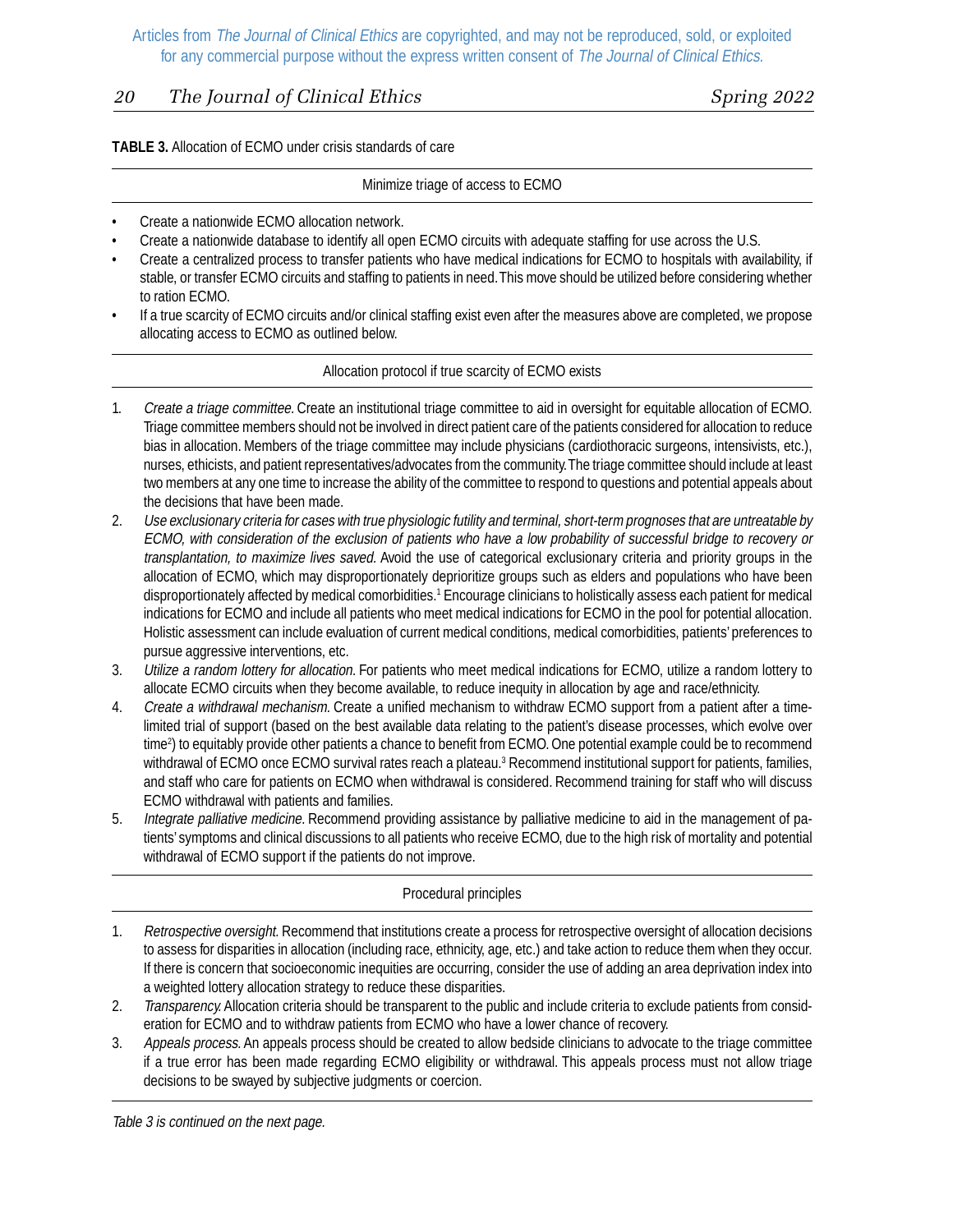Most Critically Ill Patients," see note 2 above; G. MacLaren, D. Fisher, and D. Brodie, "Preparing for the Most Critically Ill Patients With COVID-19: The Potential Role of Extracorporeal Membrane Oxygenation," *Journal of the American Medical Association* 323, no. 13 (22 December 2020): 1245-6, *https:// doi.org/10.1001/jama.2020.2342*; M. Schmidt et al., "Extracorporeal membrane oxygenation for severe acute respiratory distress syndrome associated with COVID-19: A retrospective cohort study," *Lancet Respiratory Medicine* 8, no. 1 (2020): 1121-31; R.A. Diaz, et al., "Extracorporeal Membrane Oxygenation for COVID-19-associated Severe Acute Respiratory Distress Syndrome in Chile: A Nationwide Incidence and Cohort Study," *American Journal of Respiratory Critical Care Medicine* 204, no. 1 (2021): 34-43; R.P. Barbaro et al., "Extracorporeal membrane oxygenation support in COVID-19: An international cohort study of the Extracorporeal Life Support Organization registry," *Lancet* 396, no. 10257 (2020): 1071-8; R.P. Barbaro et al., "Extracorporeal membrane oxygenation for COVID-19: Evolving outcomes from the international Extracorporeal Life Support Organization Registry," *Lancet* 398, no. 10307 (2021): 1230-8; ELSO, "Registry Dashboard of ECMO-Supported COVID-19 Patient Data," 5 January 2021, *https://www.elso.org/ Registry/FullCOVID-19RegistryDashboard.aspx;* C. Karagiannidis et al., "Complete countrywide mortality in COVID patients receiving ECMO in Germany throughout the first three waves of the pandemic," *Critical Care* 25, no. 1 (2021): 413; G. Lebreton et al., "Extracorporeal membrane oxygenation network organisation and clinical outcomes during the COVID-19 pandemic in Greater Paris, France: A multicentre cohort study," *Lancet Respiratory Medicine* 9, no. 8 (2021): 851-62; A.A. Rabie et al., "Implementation of new ECMO centers during the COVID-19 pandemic: Experience and results from the Middle East and India," *Intensive Care Medicine* 47, no. 8 (2021): 887- 95.

8. H. Yan, "After 169 hospitals, a dad finally got the Covid-19 care he needed—and changed dozens of skeptics' minds," *CNN.com,* 24 September 2021, *https://www.cnn.com/2021/09/19/health/floridaman-inspires-covid-vaccinations/index.html.*

9. Piscitello et al., "Clinician Ethical Perspectives," see note 6 above.

### *Volume 33, Number 1 The Journal of Clinical Ethics 21*

10. K. Shekar et al. on Behalf of the ELSO Guideline Working Group, "Extracorporeal Life Support Organization Coronavirus Disease 2019 Interim Guidelines: A Consensus Document from an International Group of Interdisciplinary Extracorporeal Membrane Oxygenation Providers," *ASAIO Journal* 66, no. 7 (July 2020): 707-21, *https://journals.lww.com/ 10.1097/MAT.0000000000001193.*

11. "Extracorporeal Life Support Organization COVID-19 Interim Guidelines: A consensus document from an international group of interdisciplinary ECMO providers," (no date), *https://www.elso.org/Portals/0/Files/pdf/ELSO%20covid%20guidelines% 20final.pdf;* Minnesota Department of Health, Minnesota Extracorporeal Membrane Oxygenation Consortium, "Adult Veno-Venous (VV) Extracorporeal Membrane Oxygenation (ECMO) Eligibility Criteria for COVID-19 Pneumonia," 28 September 2021, *https://www.health.state.mn.us/communities/ep/ surge/crisis/ecmo.pdf.*

12. ELSO, "What to Know Before You Apply for the ELSO Award of Excellence," (no date), *https:// www.elso.org/AwardofExcellence/BeforeYouApply. aspx.*

13. M.D. Christian et al., "Introduction and executive summary: Care of the critically ill and injured during pandemics and disasters: CHEST consensus statement," *Chest* 146, supp. 4 (2014): 8S-34S; I.G. Cohen, A.M. Crespo, and D.B. White, "Potential Legal Liability for Withdrawing or Withholding Ventilators During COVID-19: Assessing the Risks and Identifying Needed Reforms," *Journal of the American Medical Association* 323, no. 19 (1 April 2020): 1901- 2, *https://jamanetwork.com/journals/jama/fullarticle /2764239*; B. Dao et al., "Ethical factors determining ECMO allocation during the COVID-19 pandemic," *BMC Medical Ethics* 22, no. 1 (2021): 70.

14. Piscitello et al., "Clinician Ethical Perspectives," see note 6 above; E.S. DeMartino et al., "Decisions to Withdraw Extracorporeal Membrane Oxygenation Support: Patient Characteristics and Ethical Considerations," *Mayo Clinic Proceedings* 94, no. 4 (2019): 620-7.

15. U.S. Centers for Disease Control and Prevention, National Centers for Health Statistics, "Health Insurance Coverage," 23 October 2021, *https:// www.cdc.gov/nchs/fastats/health-insurance.htm.*

#### **TABLE 3** continued.

#### **NOTES**

1. R. Kabarriti et al., "Association of Race and Ethnicity With Comorbidities and Survival Among Patients With COVID-19 at an Urban Medical Center in New York," JAMA Network Open 3, no. 9 (2020): e2019795, https://www.ncbi.nlm.nih.gov/pmc/articles/PMC7519416/.

2. G. MacLaren, D. Fisher, and D. Brodie, "Treating the Most Critically Ill Patients With COVID-19: The Evolving Role of Extracorporeal Membrane Oxygenation," Journal of the American Medical Association 327, no. 1 (17 December 2021): 31-2, doi:10.1001/jama.2021.22580; ELSO, "Registry Dashboard of ECMO-Supported COVID-19 Patient Data," 5 January 2021, https://www.elso.org/Registry/FullCOVID-19RegistryDashboard.aspx.

3. A.R. Jonsen, M. Siegler, and W.J. Winslade, "Triage," in Clinical Ethics: A Practical Approach to Ethical Decisions in Clinical Medicine, 8th ed. (New York, N.Y. McGraw Hill, 2022), 202-4.